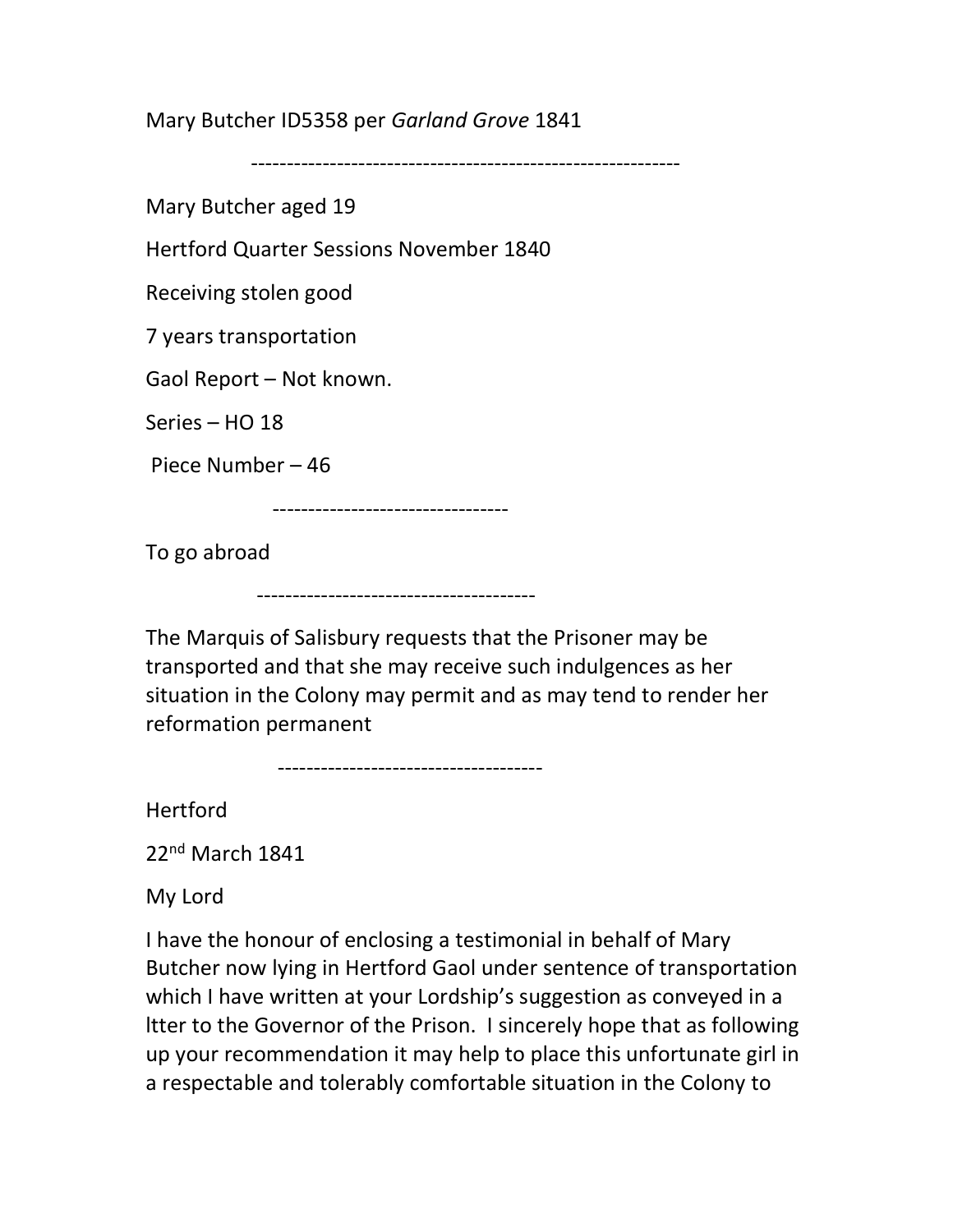which she may be forwarded. My opinion is that she had been led astray by others more thoroughly vicious than herself and I [

that a strong conviction that if placed with those who will strive to direct her in the right path her reformation will be perfected and the kind interest which you have taken in her welfare will not have been thrown away.

I have the honour to be your Lordship's obedient servant

[C Desman]

Chaplain of Hertford Prison.

------------------------

22nd March 1841

I have narrowly and anxiously watched the conduct of Mary Butcher since the period of her conviction and have every reason to believe her sincerely [ ]. I am further of an opinion that the formation of her future character will mainly depend on that of the persons into whose hands she may fall, and the system of management to which she may be subjected to in the penal settlement to which she may be sent. Were she to have the benefit of kind and judicious treatment coupled with a strict and closely vigilant moral superintendence, I feel fully persuaded that she would eventually become a useful and respectable member of society in as much as I have discovered in her disposition the elements of much good.

D Daman

Chaplain of Hertford County Gaol

----------------------------------------

Cranbourne House

28th March 1841